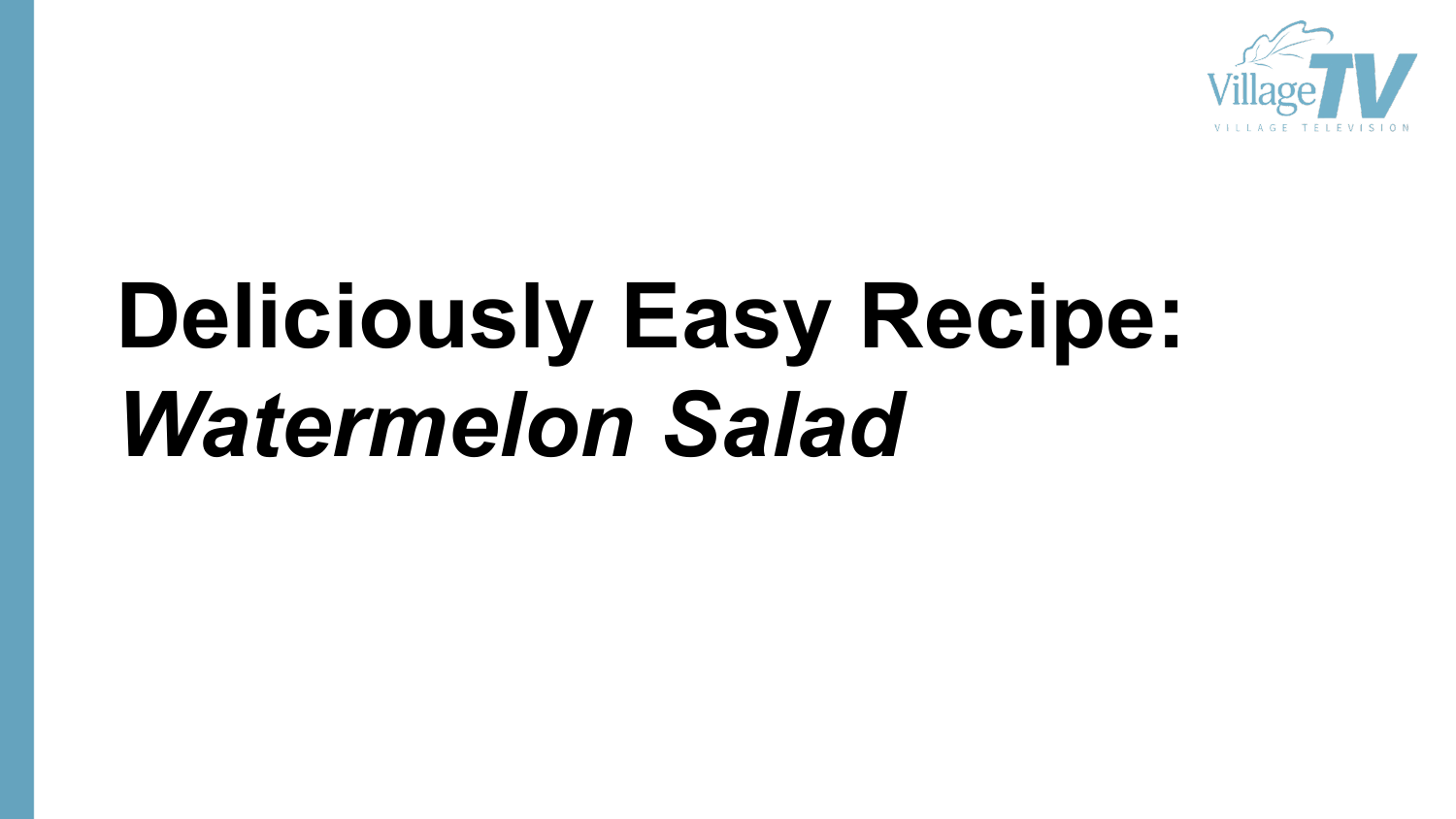# **Ingredients**



- 1/4 cup chopped cilantro
- 1/4 cup chopped mint
- 1/3 cup fresh lime juice
- 4 ounces queso fresco
- 1/2 teaspoon chili flakes
- 1/4 teaspoon salt

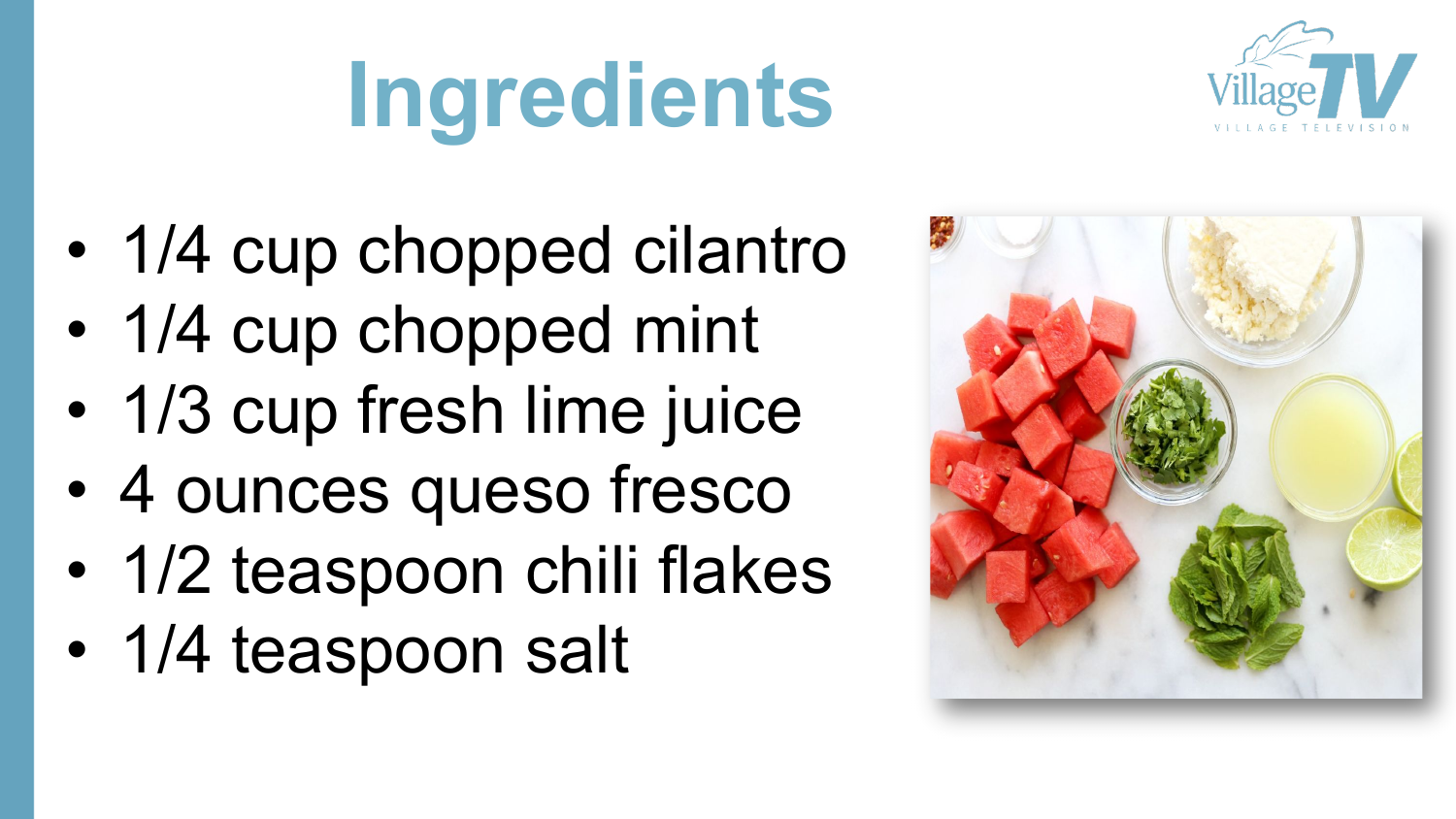#### **Step 1 – Cube the Watermelon**



Cut the watermelon into 1-inch thick slices. Remove the rind and cut the slices into 1-inch strips vertically. Then turn your knife (or cutting board) and cut the strips into 1-inch cubes.

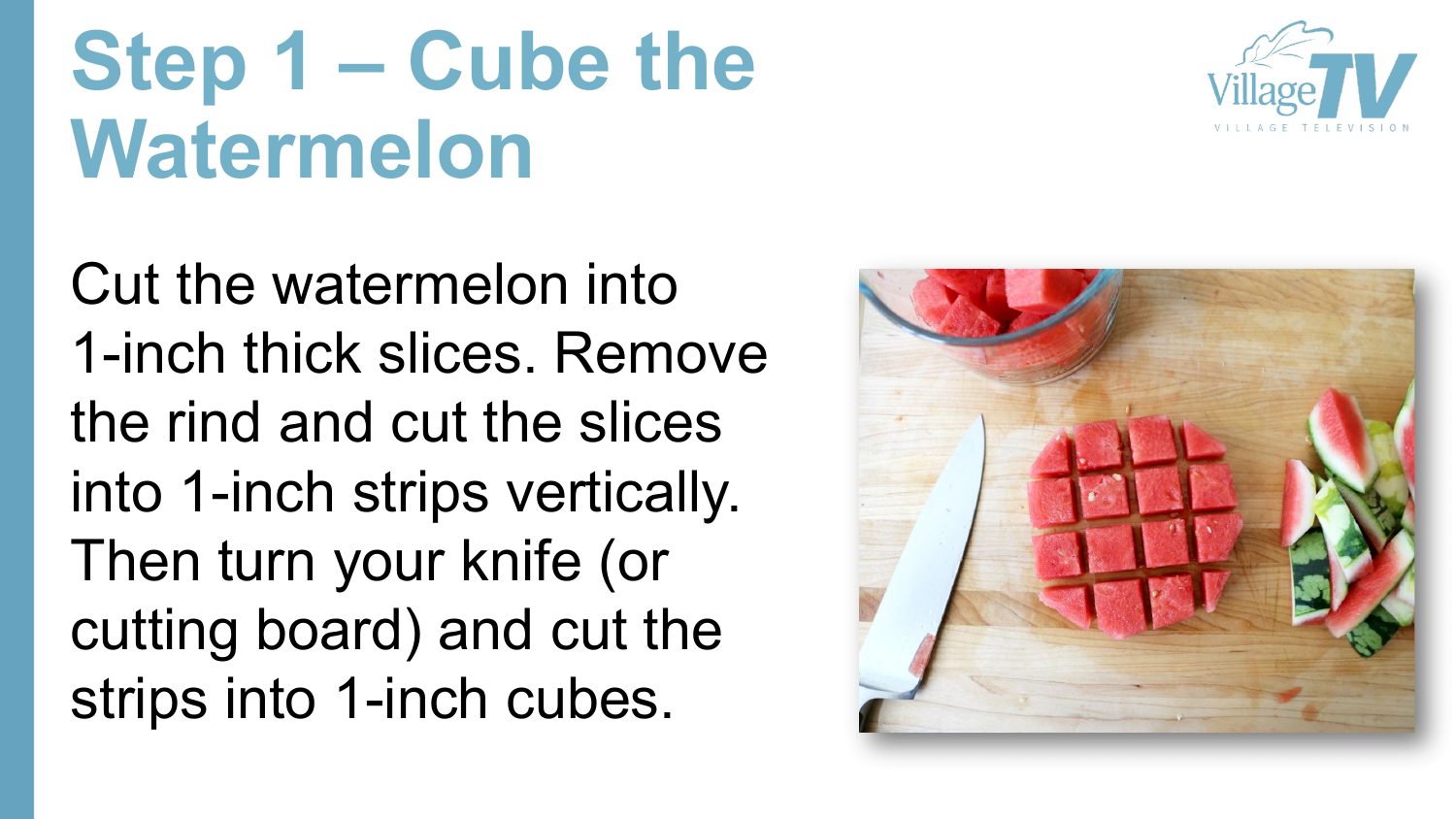### **Step 2 – Prep the Remaining Ingredients**



- 1. Remove a handful of mint leaves from their stems and, using a chefs knife, finely chop them.
- 2. Take approximately 10 pieces of cilantro, cut off the majority of exposed stems and chop the leaves finely.
- 3. Juice 1/3 cup of fresh lime juice.
- 4. Using your fingers, crumble 4 ounces of queso fresco into small pieces.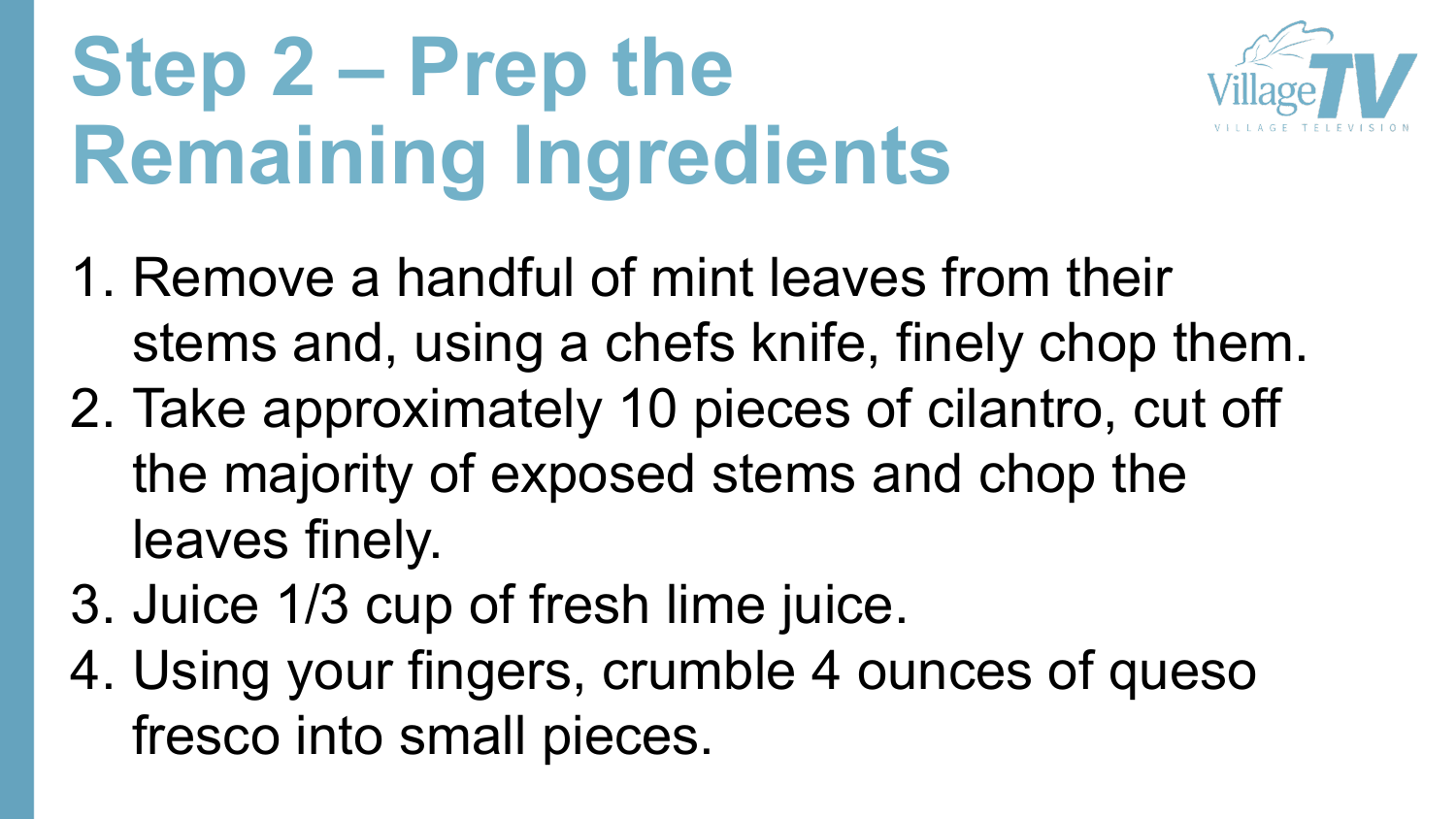## **Step 3 – Layers of Yum**



In a large bowl, starting with the watermelon, add all the prepared ingredients along with the salt and chili flakes.

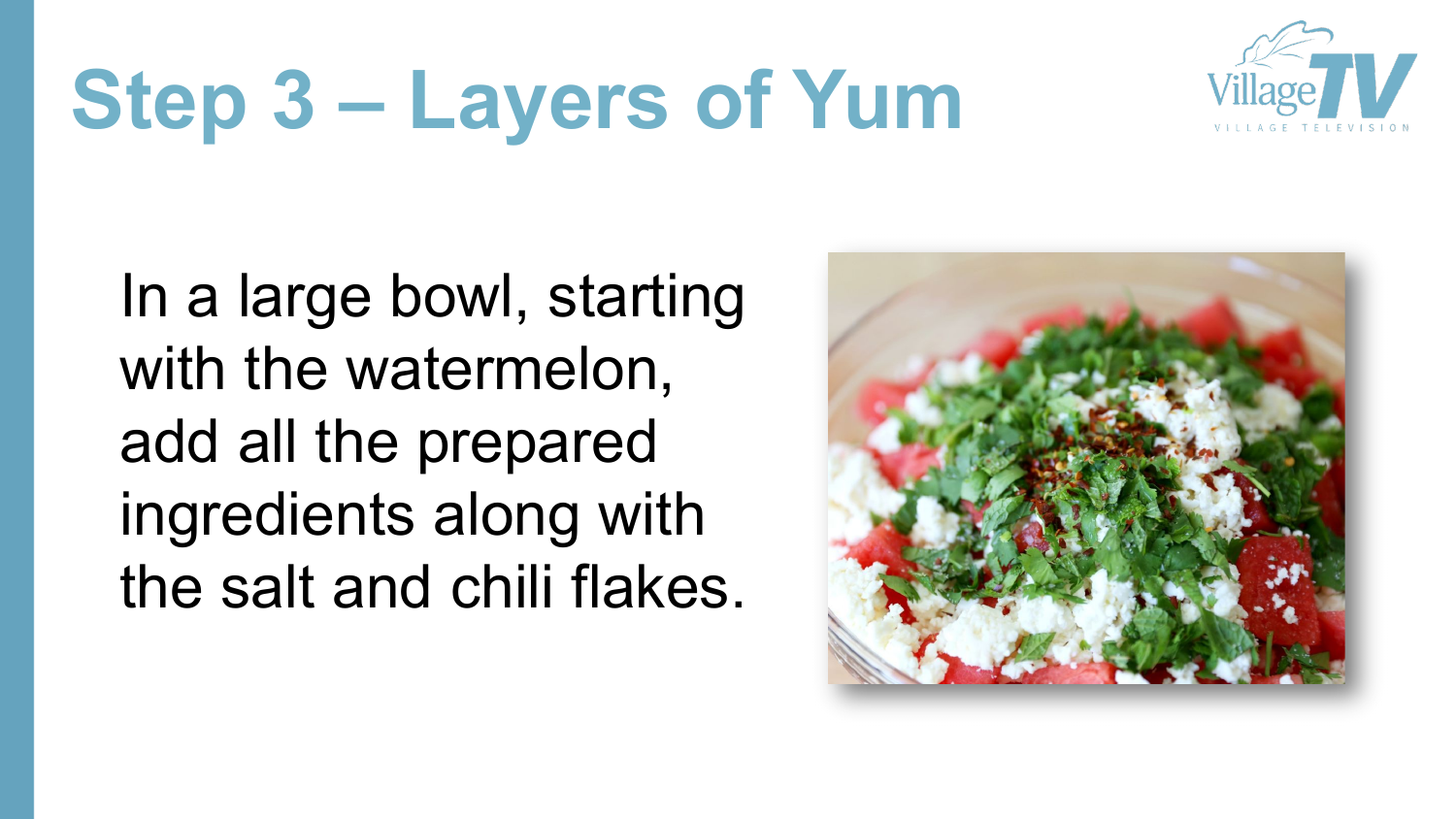## **Step 4 – Mix & Serve**



Using a soft-edged utensil (a wooden spoon is perfect), gently mix all the salad ingredients together. Cover the bowl and let it chill in the fridge for one hour.

Remove from the fridge and gently stir the salad one more time. Plate and serve.

*Happy yummy summer y'all!*